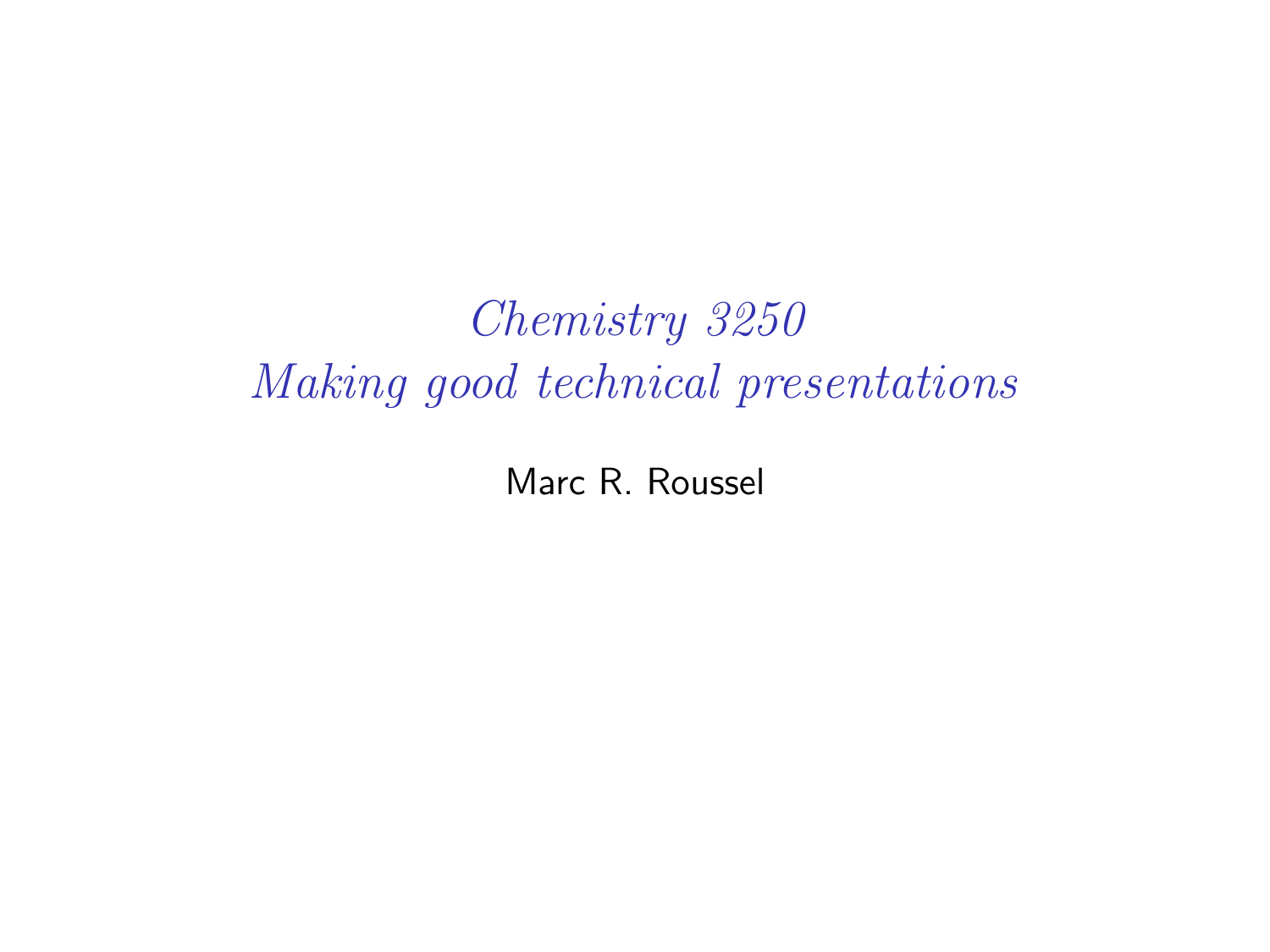# Audience and message: The central couple of presentations

 $\triangleright$  Before you start preparing your presentation, think about

- $\triangleright$  Who the audience is
	- $\triangleright$  Who will be there?
	- $\triangleright$  Who needs to understand what you have to say (not necessarily the same)?
	- I Understanding your audience affects how you deliver your message.
- $\triangleright$  What your message is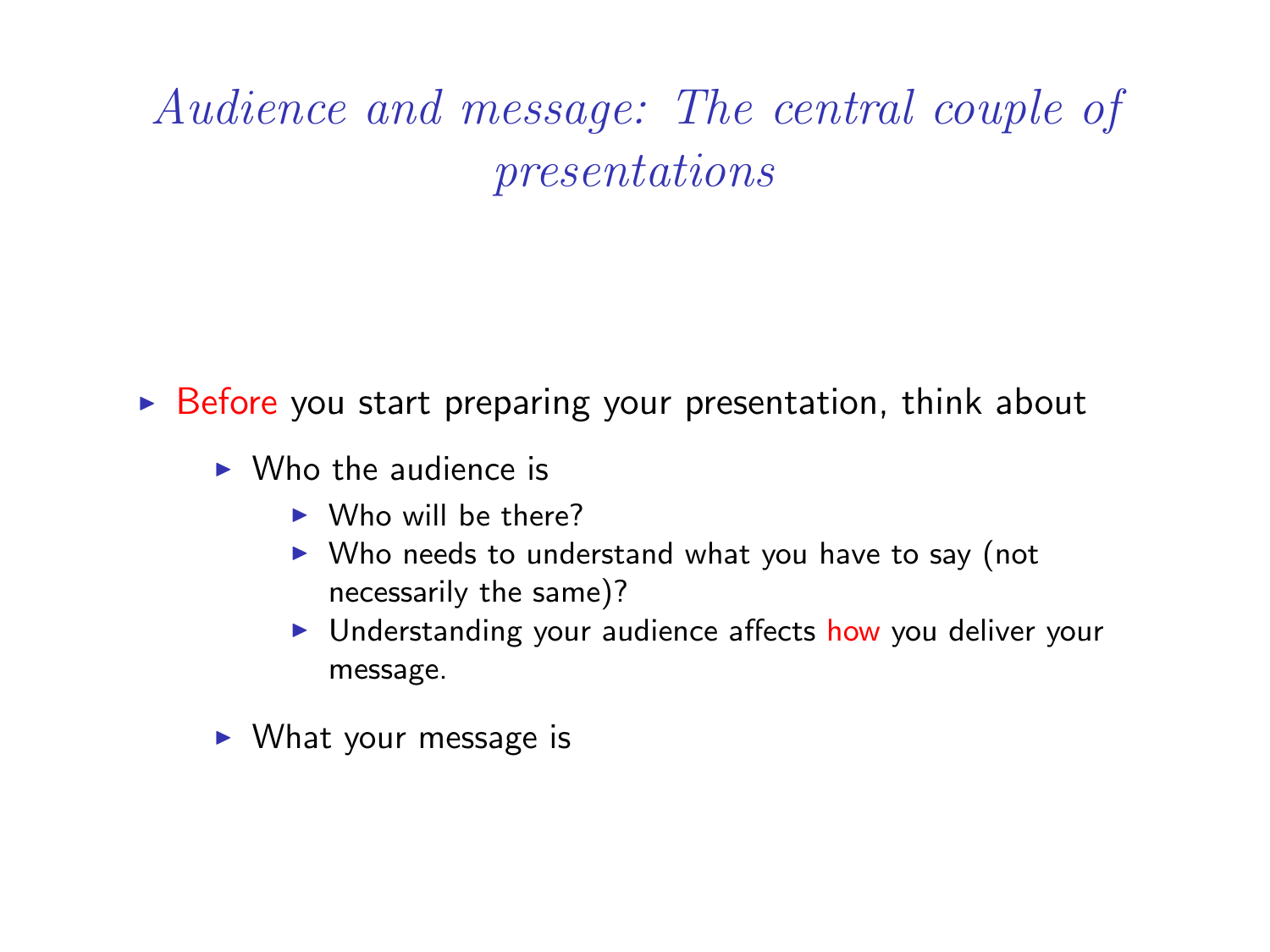### The audience

- $\blacktriangleright$  Who are they? What is their background? What is their relationship to you and to each other?
- $\triangleright$  Why do they need the information you will convey?
- $\triangleright$  Do they need to make a decision based on this information? If so, who among them are the deciders? Who are the advisors to the deciders?
- $\triangleright$  Once you have answered these questions, you can decide how to formulate your presentation to achieve the desired effect (informing, convincing, warning, etc.).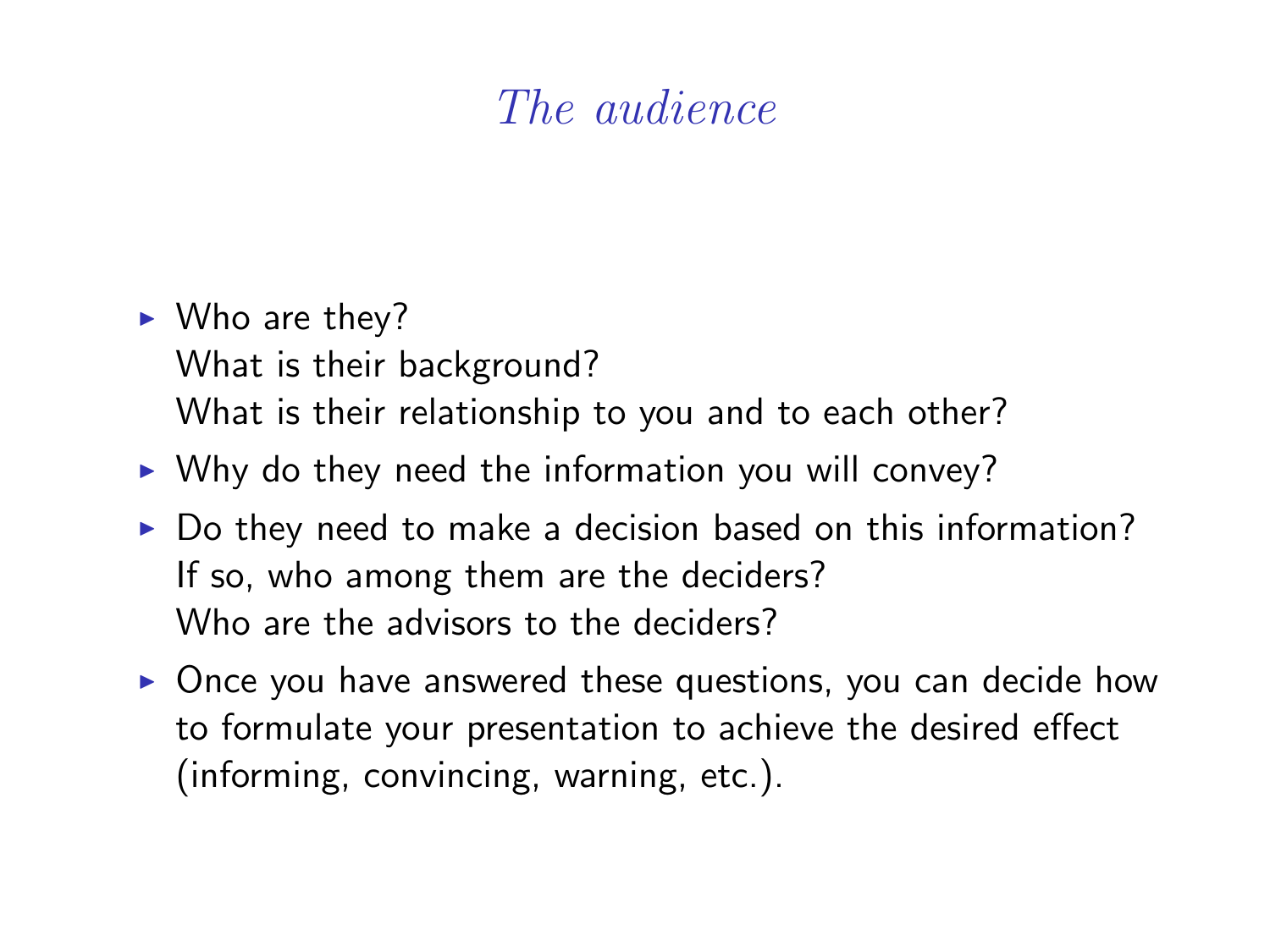### The message

- $\triangleright$  You should be able to summarize your message in a single sentence.
	- Important: The single-sentence summary is meant to keep you focused as you prepare your presentation. This does not mean that this sentence should be included in your presentation, although it very well may.
- $\triangleright$  Everything in your presentation should, directly or indirectly, support your message. Anything that doesn't shouldn't be in there.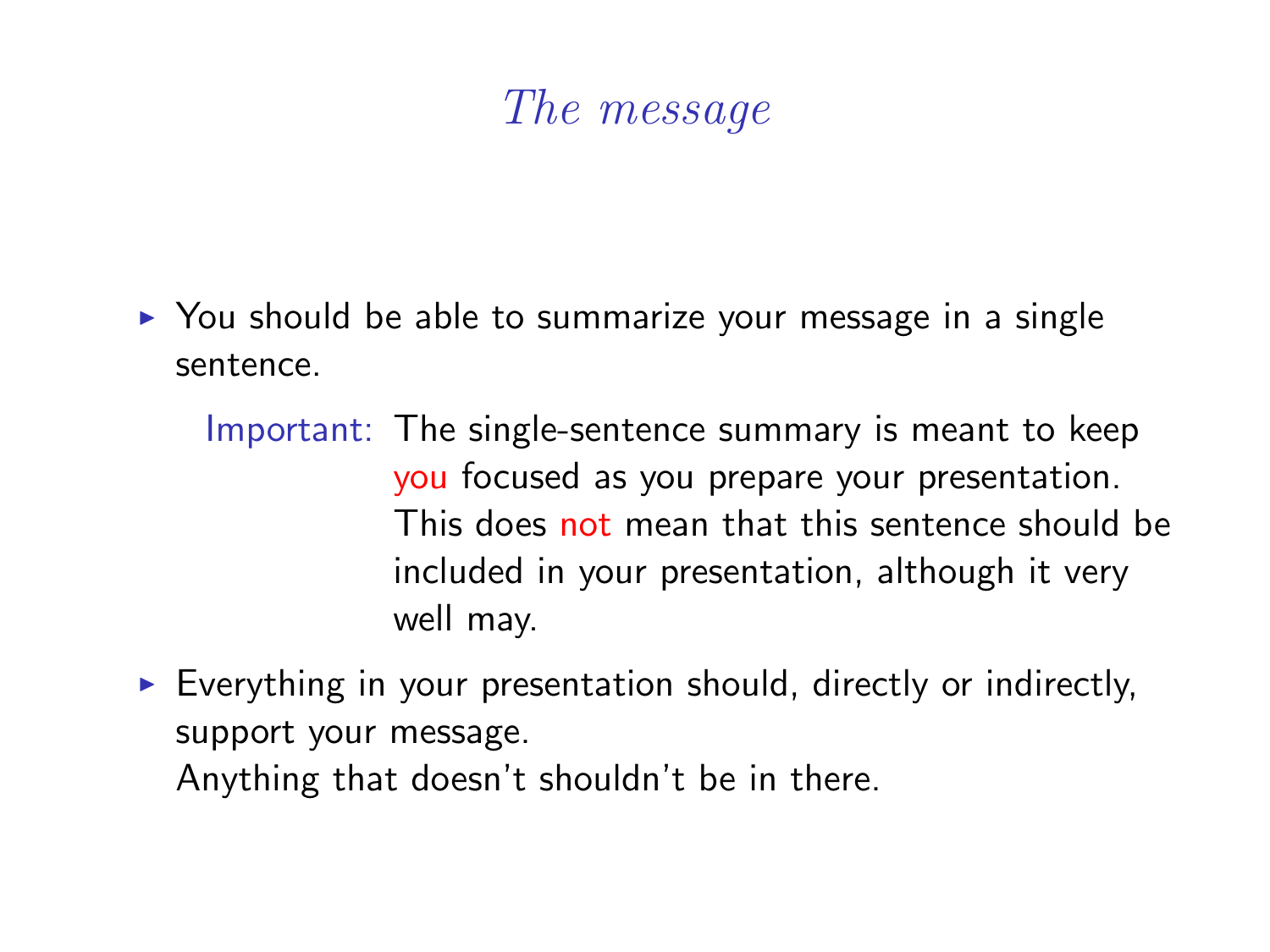#### Structuring your presentation

 $\triangleright$  Your presentation should have a beginning, a middle, and an end.

Beginning: Situate your audience. Middle: Provide relevant information/data. End: Conclude.

- $\triangleright$  These parts are not necessarily equal in length, nor is there a simple way to decide how to allocate time to them.
- $\triangleright$  As a rule, short presentations devote a greater proportion of the allotted time to the beginning, and less to the end. Longer presentations can have a more leisurely wrap-up.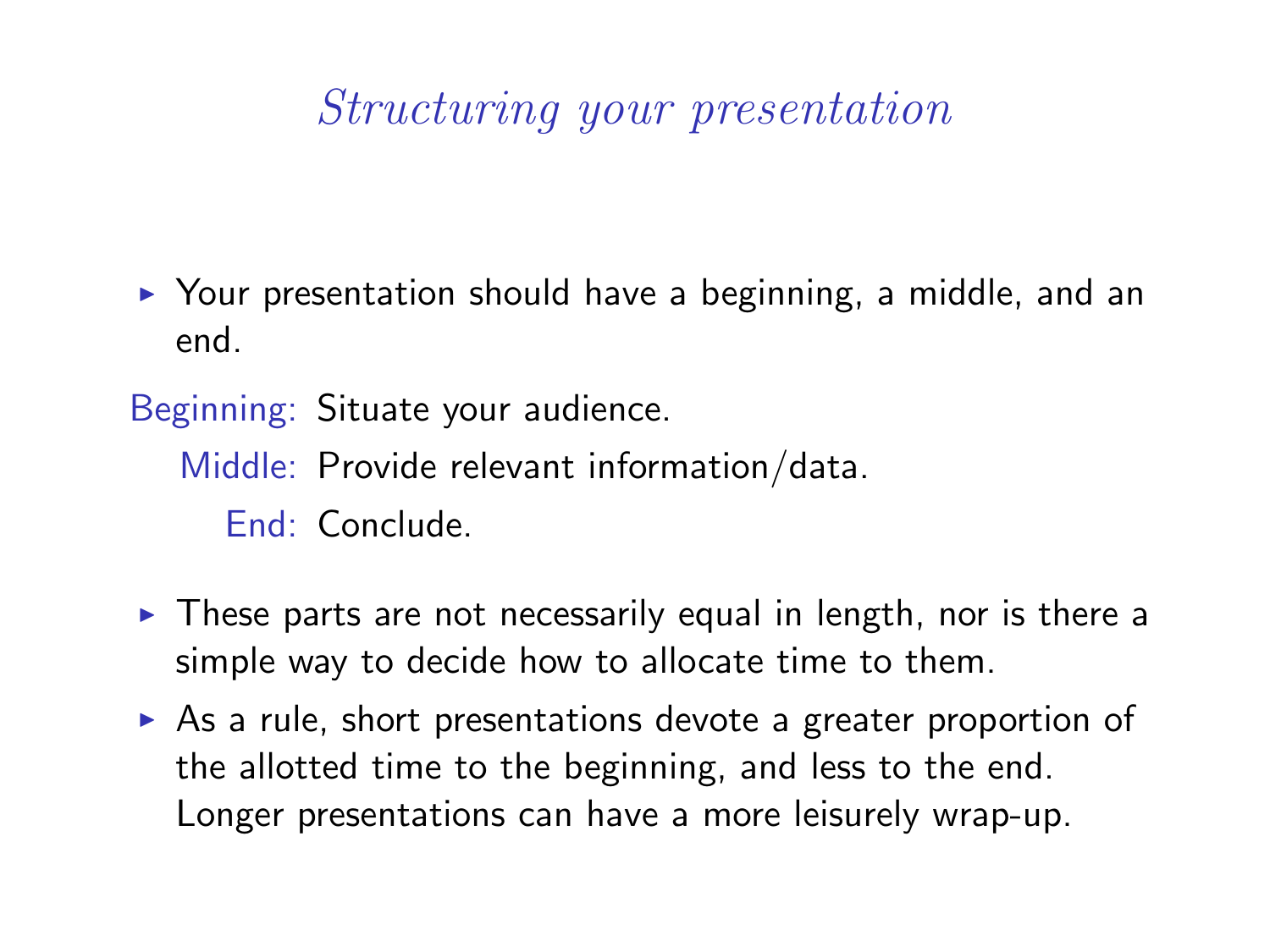## The beginning

 $\triangleright$  You need to do several things here:

Provide relevant background

- Remind audience (briefly) of technical/business issues they probably know about that bear on the issue at hand
- $\triangleright$  Provide background the audience is less likely to have

Introduce the issue/problem Prepare the ground for your message

> $\triangleright$  Give the audience a reason to care about what you're going to say.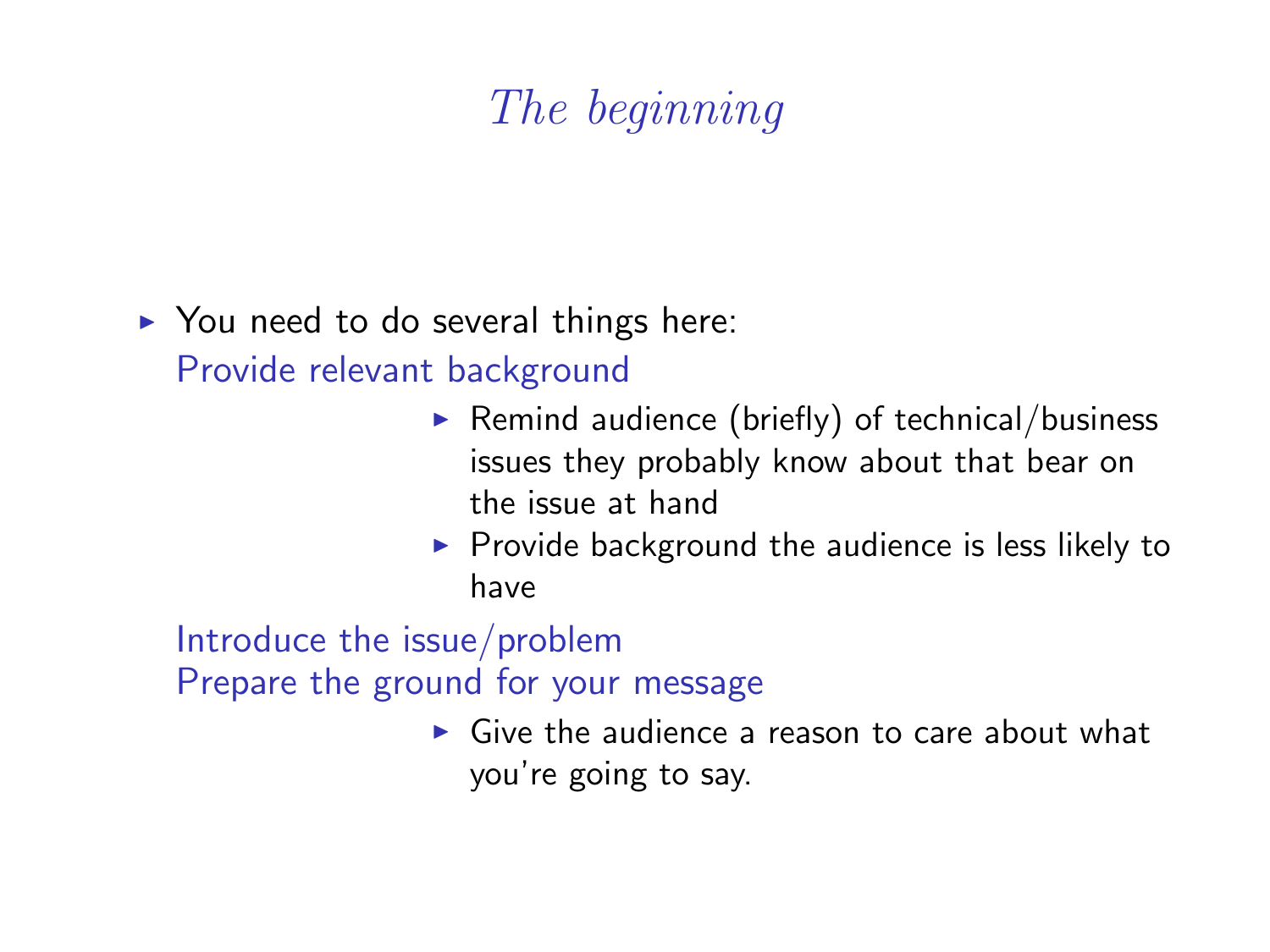## To outline or not to outline? That is the question

- $\blacktriangleright$  Many sources recommend that you provide an outline of your talk at some early point.
- $\triangleright$  An uninformative outline:
	- $\blacktriangleright$  Introduction
	- $\blacktriangleright$  Results
	- $\triangleright$  Conclusion
- If you can give your audience an informative outline, go ahead. Otherwise, don't.
- $\triangleright$  A good outline is specific. You can take it for granted that there will be an introduction and conclusion.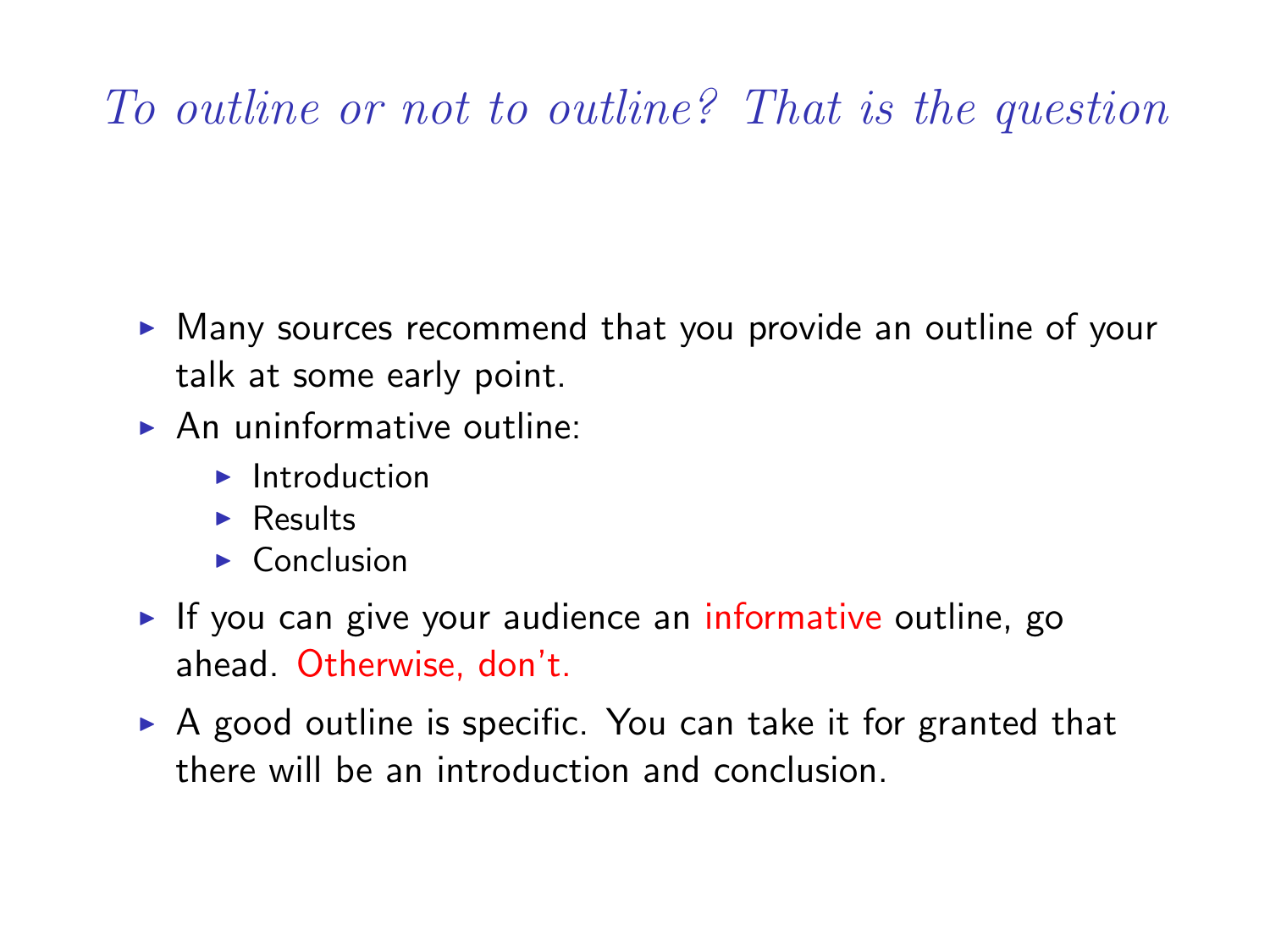To outline or not to outline? That is the question Example of a useful outline

- $\blacktriangleright$  Two types of catalysis
- $\triangleright$  Problems associated with heterogeneous catalysis
- $\triangleright$  Problems associated with homogeneous catalysis
- $\blacktriangleright$  How to get the best of both worlds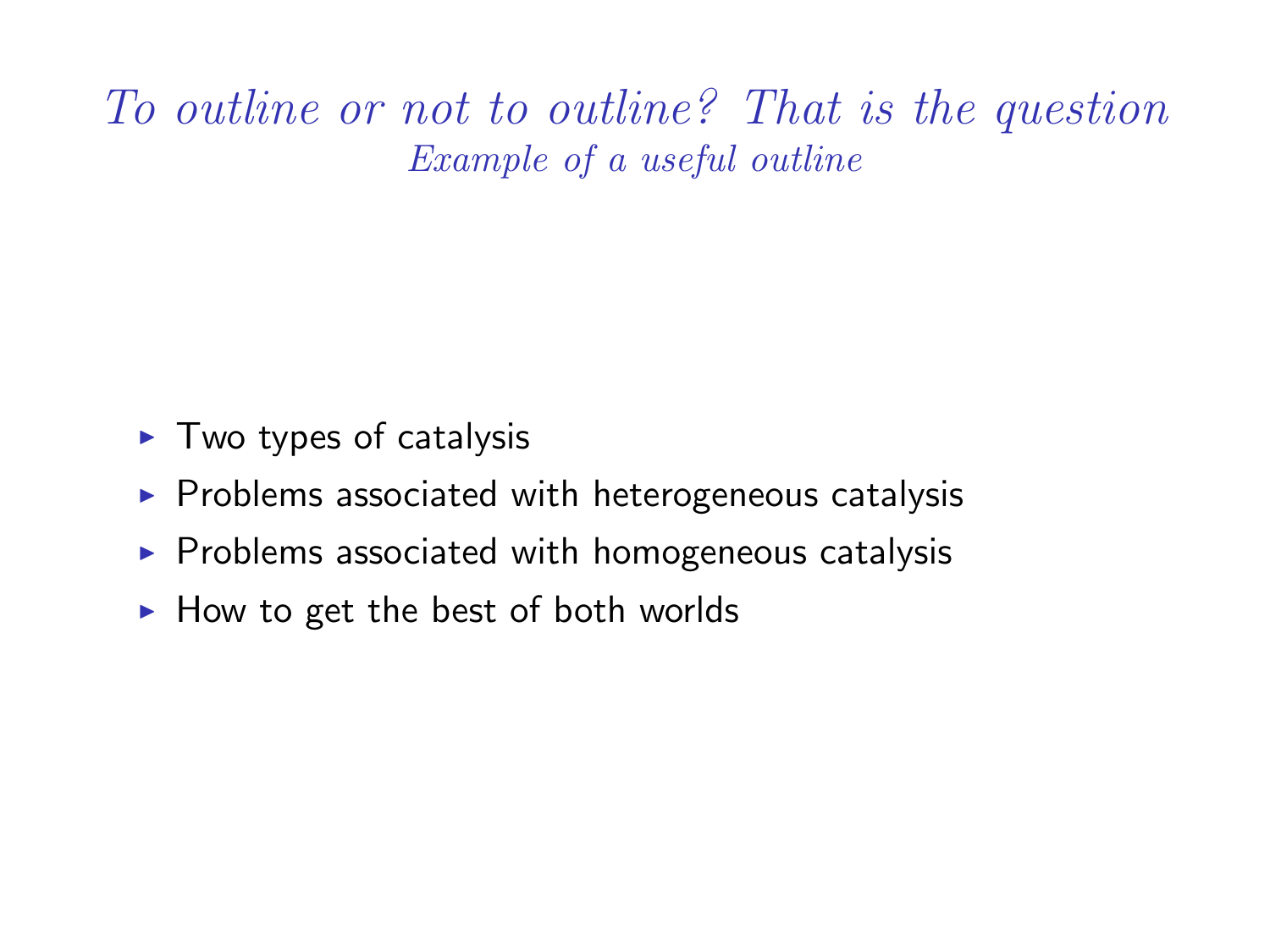### The middle

- $\blacktriangleright$  This is the "meat" of your talk:
	- $\blacktriangleright$  Data/information
	- $\blacktriangleright$  Lay out your argument
- $\blacktriangleright$  Make sure you don't lose your audience here.
- $\triangleright$  Keep focused on points that contribute to getting your message across.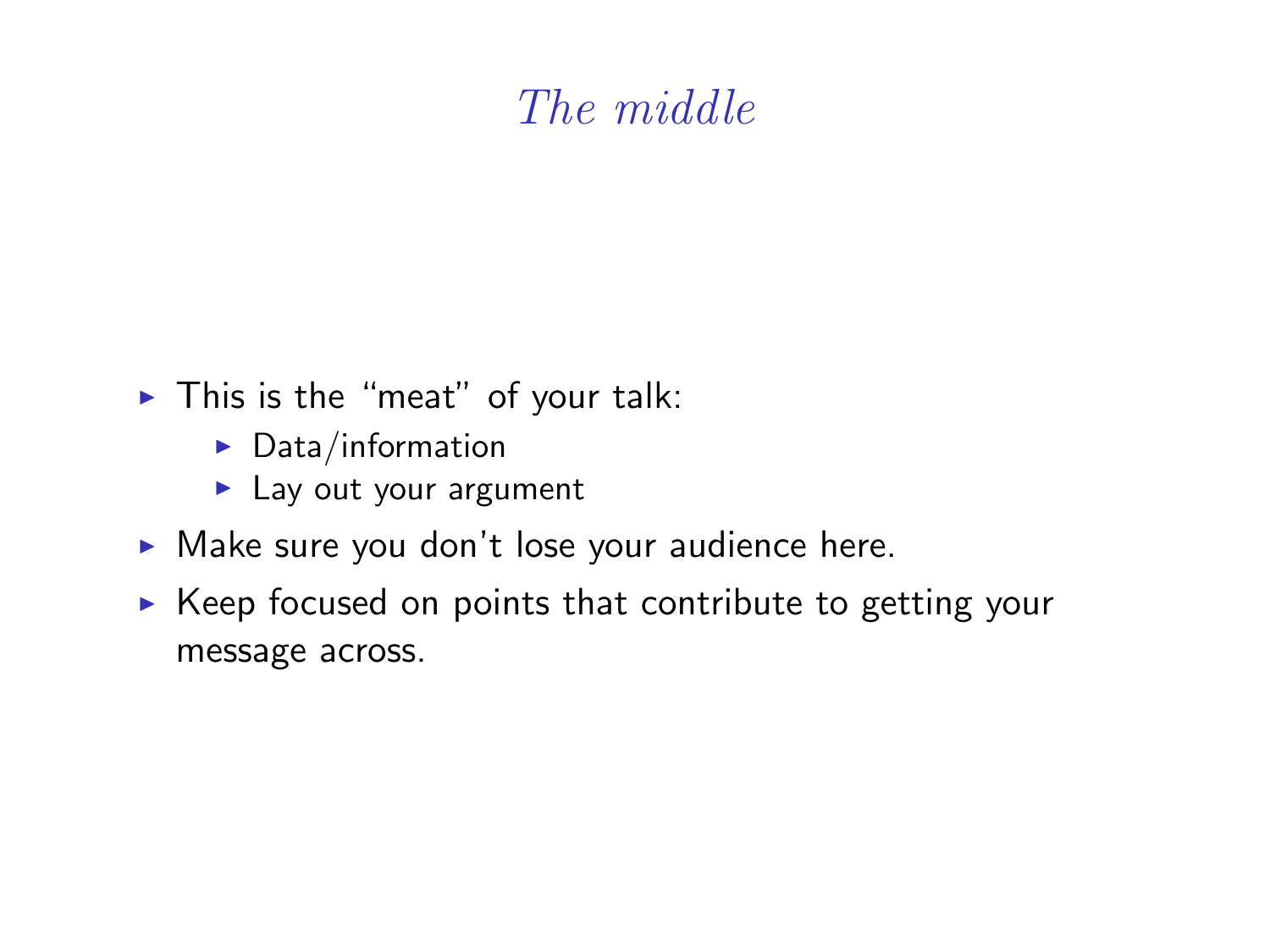### The end

- $\triangleright$  Everything you have said up to this point should lead to a logical conclusion.
- $\blacktriangleright$  Summarize arguments, and state conclusion.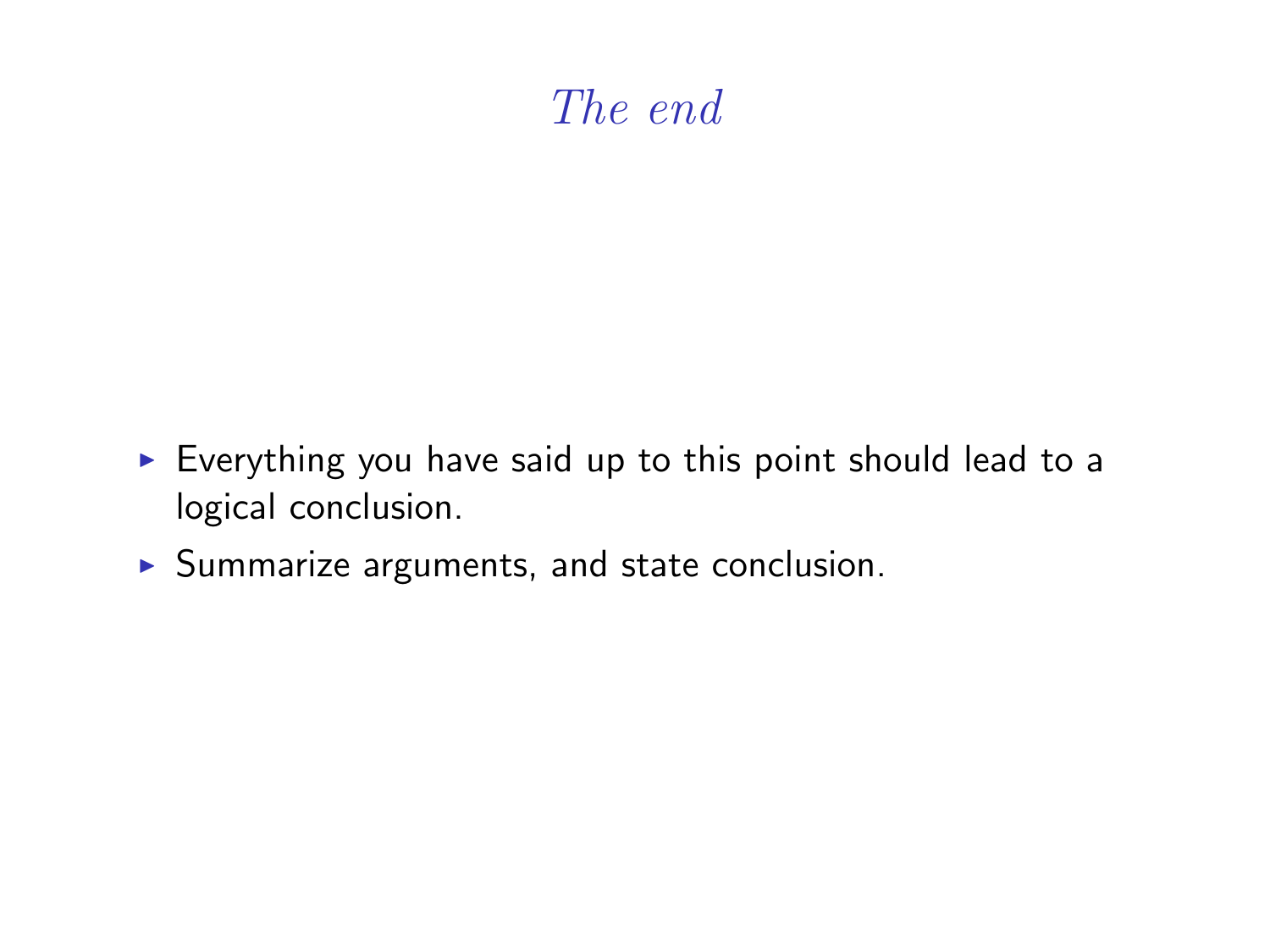### Minimalism in slide design

- $\triangleright$  People have a limited ability to absorb information in a short period of time.
- $\blacktriangleright$  You should minimize
	- $\blacktriangleright$  the total number of slides
	- $\blacktriangleright$  the text on your slides
	- $\blacktriangleright$  quantitative data on your slides
- $\triangleright$  Keep in mind that you want people to listen to you, not to read your slides.
- $\triangleright$  Try this: After having created the first draft of your presentation, go back and remove as many words as possible.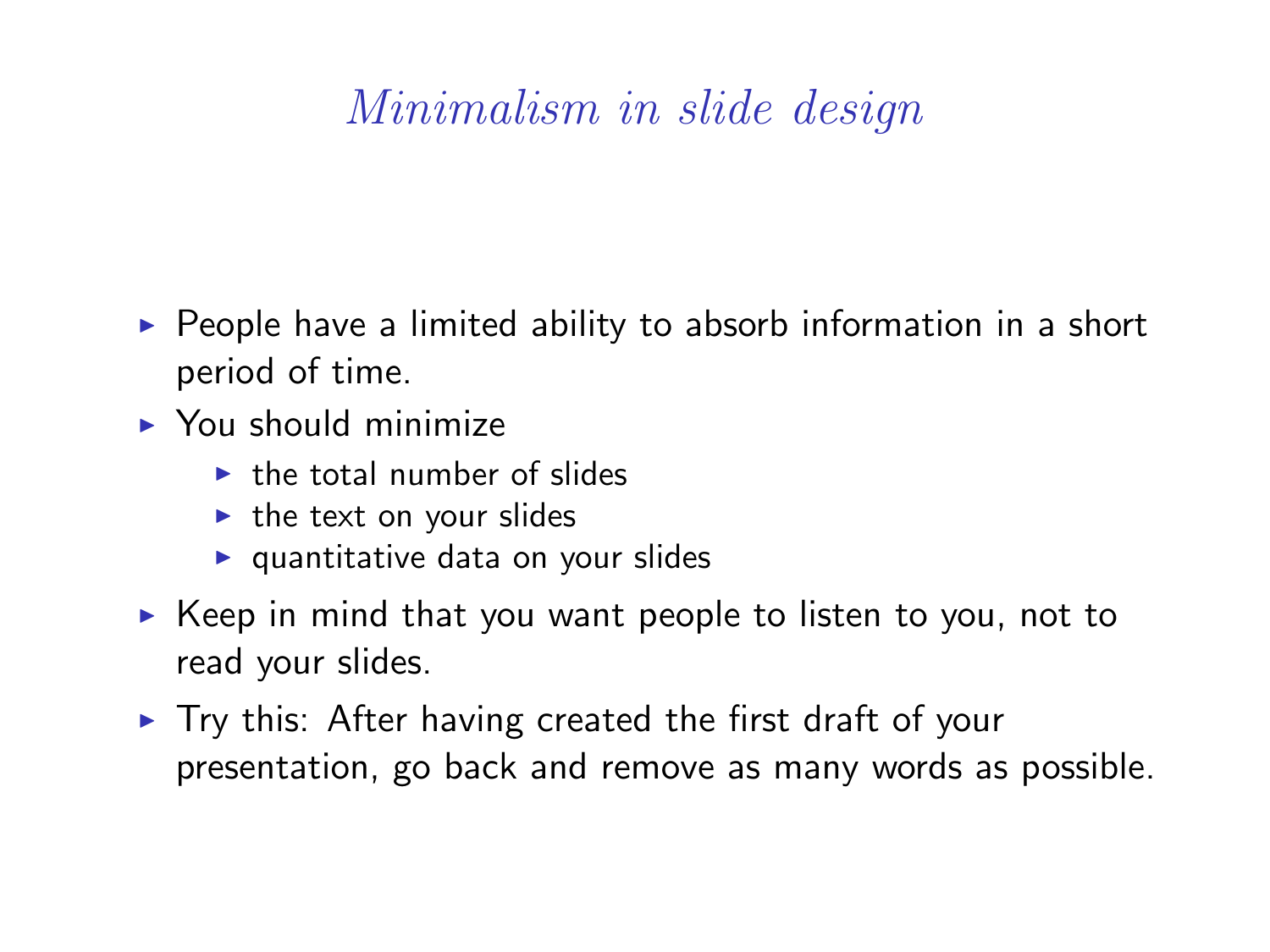Slide design One theme per slide

- $\blacktriangleright$  Each slide should have a single theme.
- $\triangleright$  A theme could be
	- $\triangleright$  An idea you want to get across
	- $\triangleright$  A data set you want to present
- If you only need a little material for a particular theme, it's OK to have slides with a lot of white space.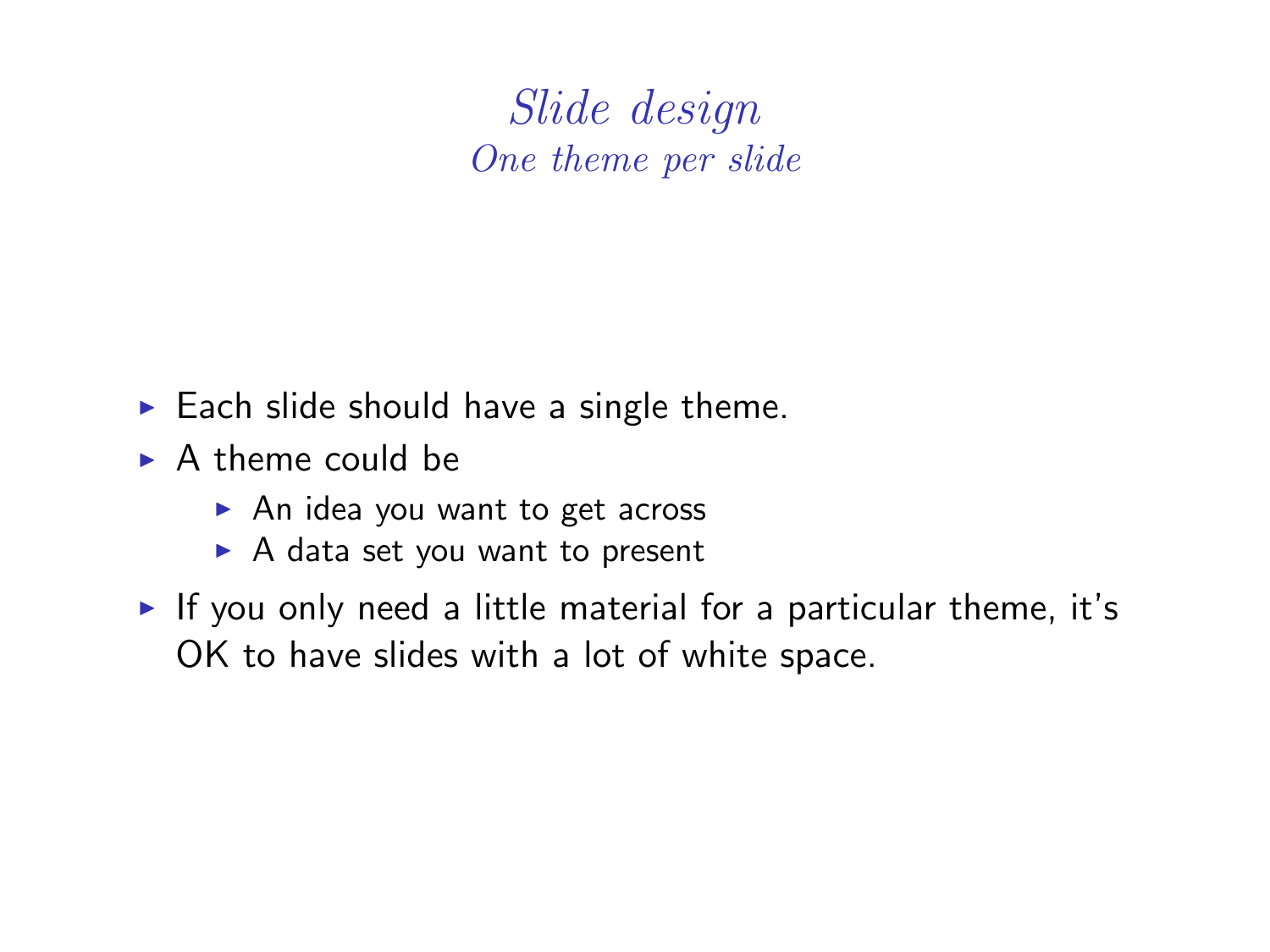#### Slide design Fonts

- $\triangleright$  Sans-serif fonts (like this one) are generally more readable on a screen than serif fonts (like this one).
- $\triangleright$  Use a generously sized font.
- $\triangleright$  Resist the urge to shrink the font size to make more material fit on a slide.

Split the material across two slides instead.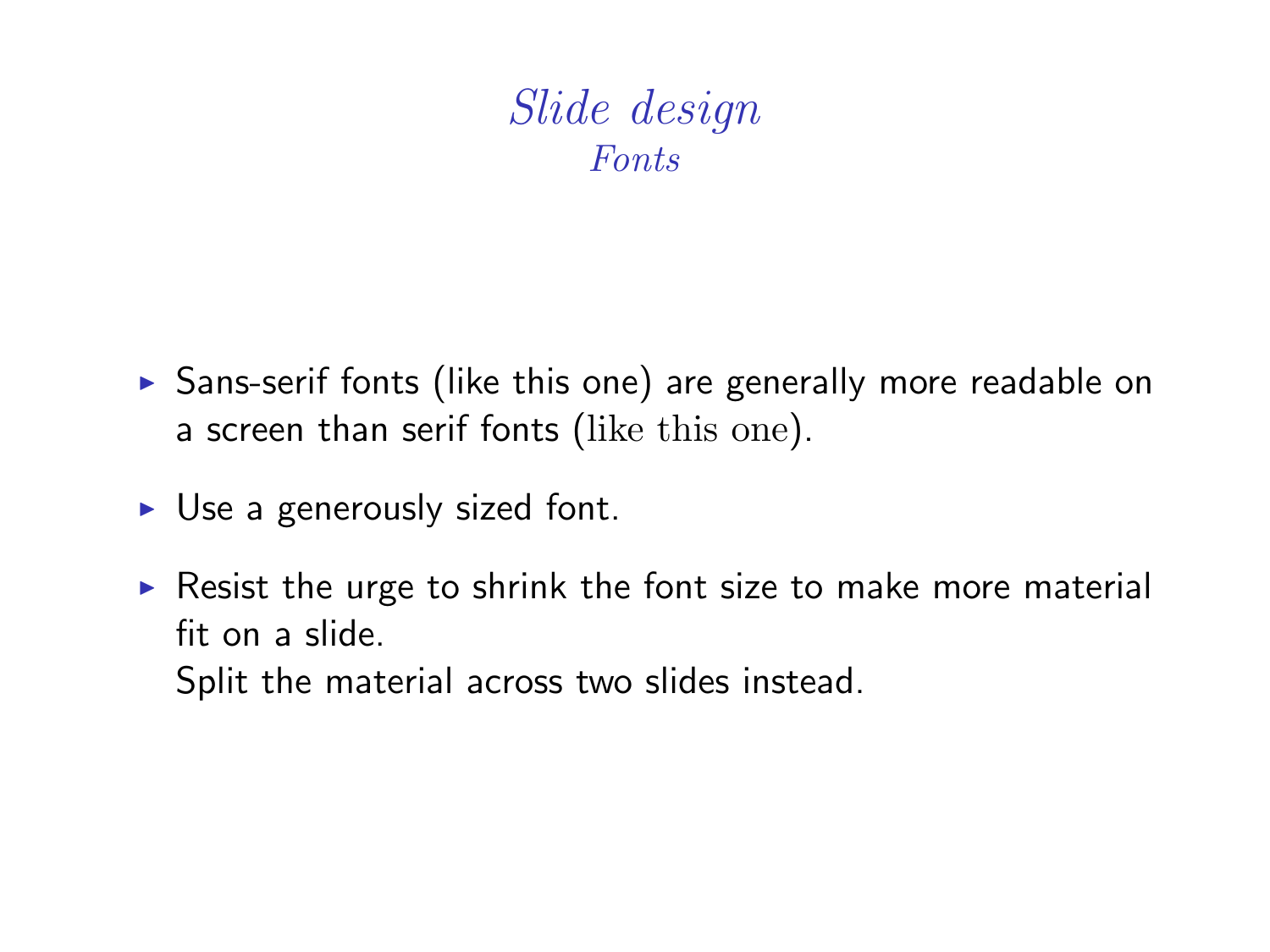#### Slide design Colors

- $\triangleright$  Simple color schemes are best.
- $\blacktriangleright$  It's often difficult to find a text color and font that is easily readable on a dark background, especially if the room you will be speaking in is not completely darkened. Try to use lighter backgrounds as a rule.
- $\triangleright$  Whether for text or graphical elements, yellow can be difficult to see when projected, even if it looks good on a computer screen.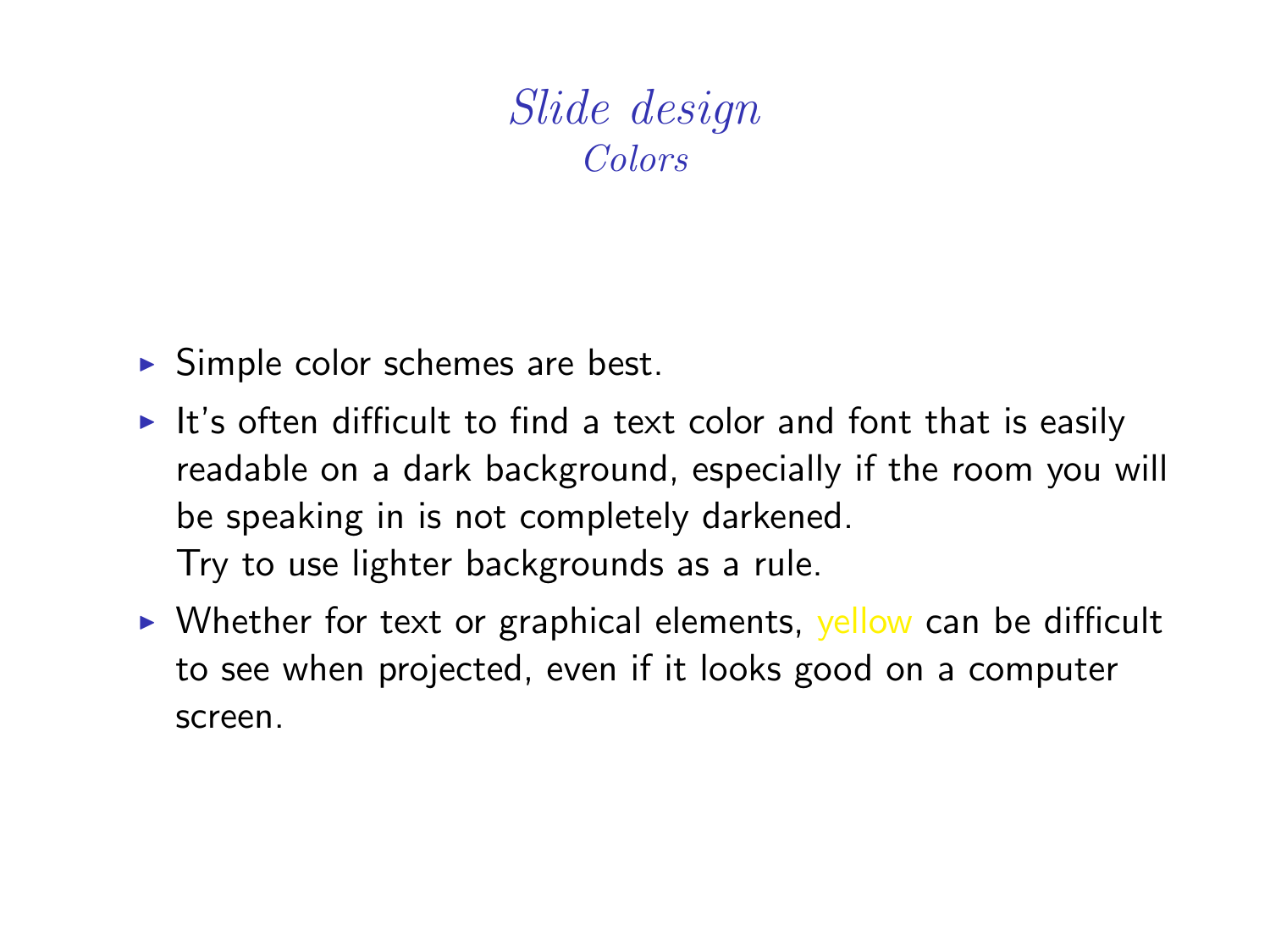Slide design Visual effects

- $\triangleright$  Nobody cares how clever you are with PowerPoint.
- $\triangleright$  Avoid text that appears via fade-in, fade-out, sliding in, etc.
- $\triangleright$  Avoid fancy slide transitions (fade-in, morphing, rotating cubes, etc.).
- $\blacktriangleright$  Avoid unnecessary animations.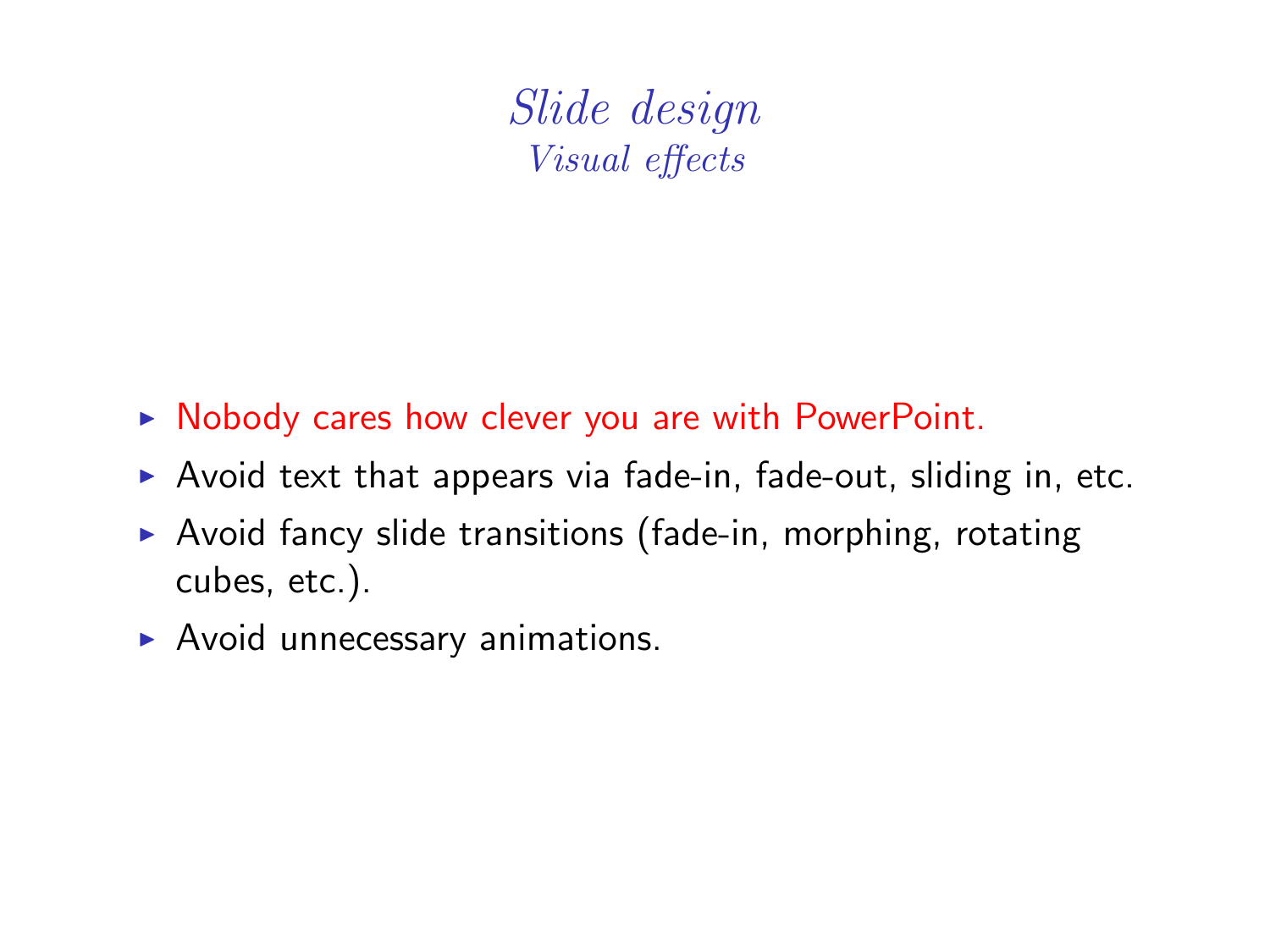#### Visual design Graphs vs tables

For the reaction catalyzed by mouse acetylcholinesterase:

| <b>Enzyme</b> | $\rm{k_{cat}}/10^{4}$ min $^{-1}$ | 16<br>14                                     |
|---------------|-----------------------------------|----------------------------------------------|
| Wild type     | 15                                | 12<br>10<br>π.                               |
| F295A/Y337A   |                                   | k <sub>cat</sub> /s<br>8<br>6                |
| F295I/Y337A   | 1.4                               | $\overline{2}$                               |
| F295L/Y337A   | 4.0                               | $\Omega$<br>Wild Moe<br>Frost Ysald          |
| Y337A/F338A   | 3.9                               | Frosh Hoop<br>F327AFC338A<br><b>CONTROLL</b> |

Data from Zovarik et al., Biochem. J. 373, 33 (2003).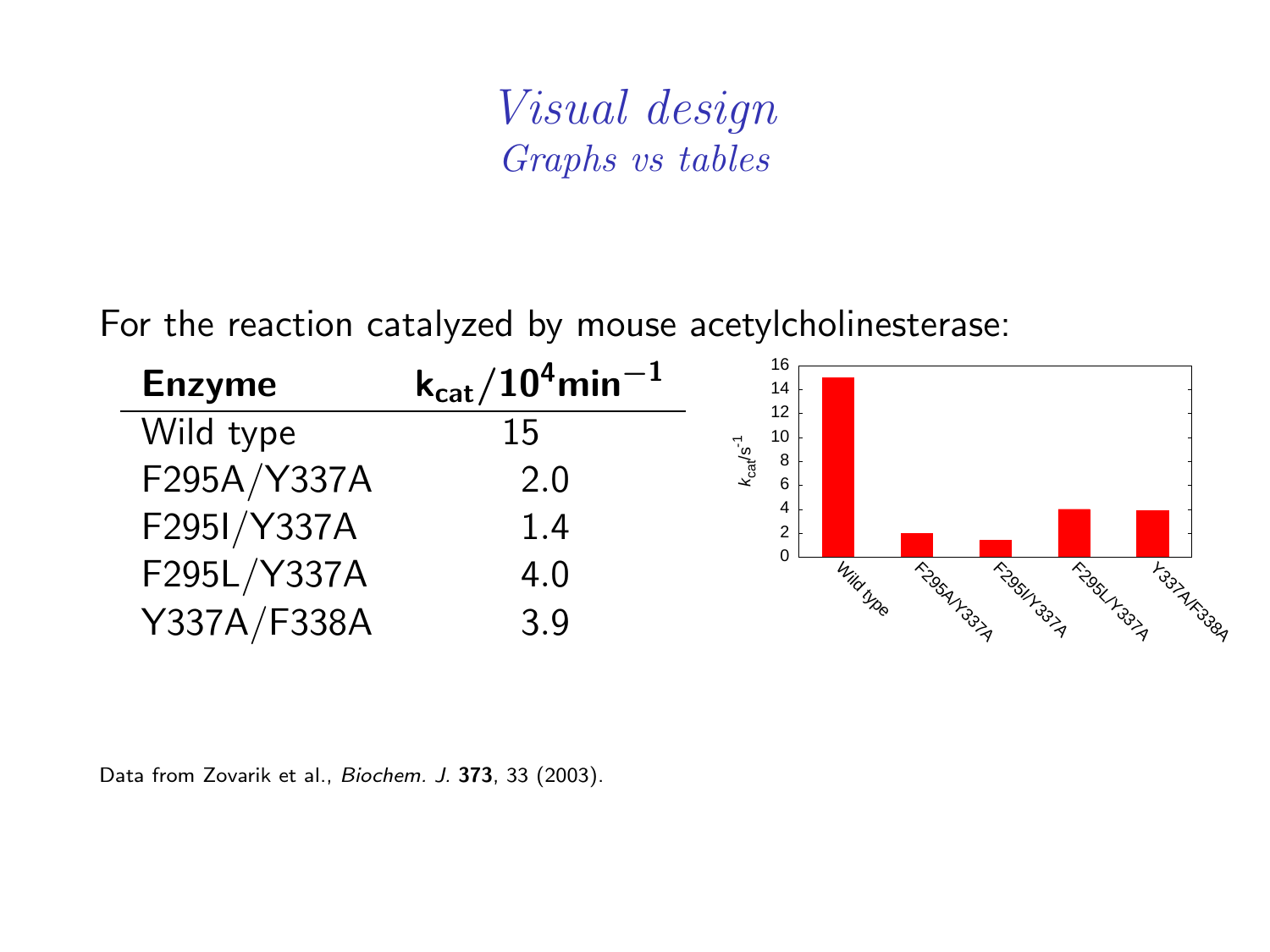Visual design Graphs

- $\triangleright$  The meaning of a graph should be clear with minimal explanation from you.
- $\triangleright$  A good graph only contains the information you want your audience to focus on.
- $\triangleright$  What kind of graph you use depends on the data presented and on audience expectations.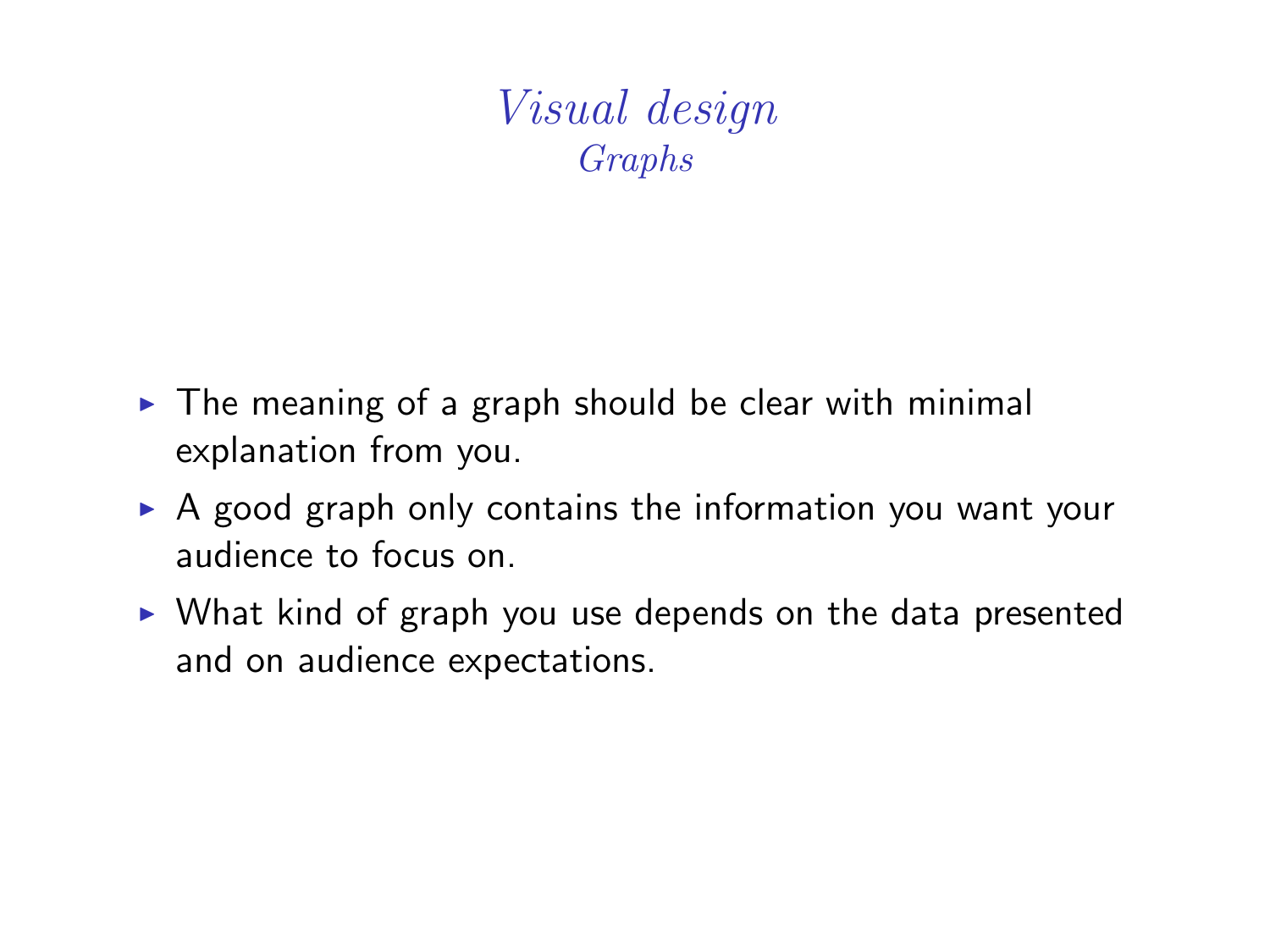## Planning and pacing

- It is important to use most of the time allotted to you, but not more.
- $\triangleright$  You need to learn to know yourself. When nervous, do you
	- 1. speak more quickly,
	- 2. forget some of the things you meant to say, or
	- 3. tend to say things you hadn't intended to say?

Each of these alternatives will affect the timing of your real presentation vs practice runs.

As a rule, you should plan a *slightly* shorter presentation than the time allotted.

There is generally nothing wrong with leaving a little extra time for questions.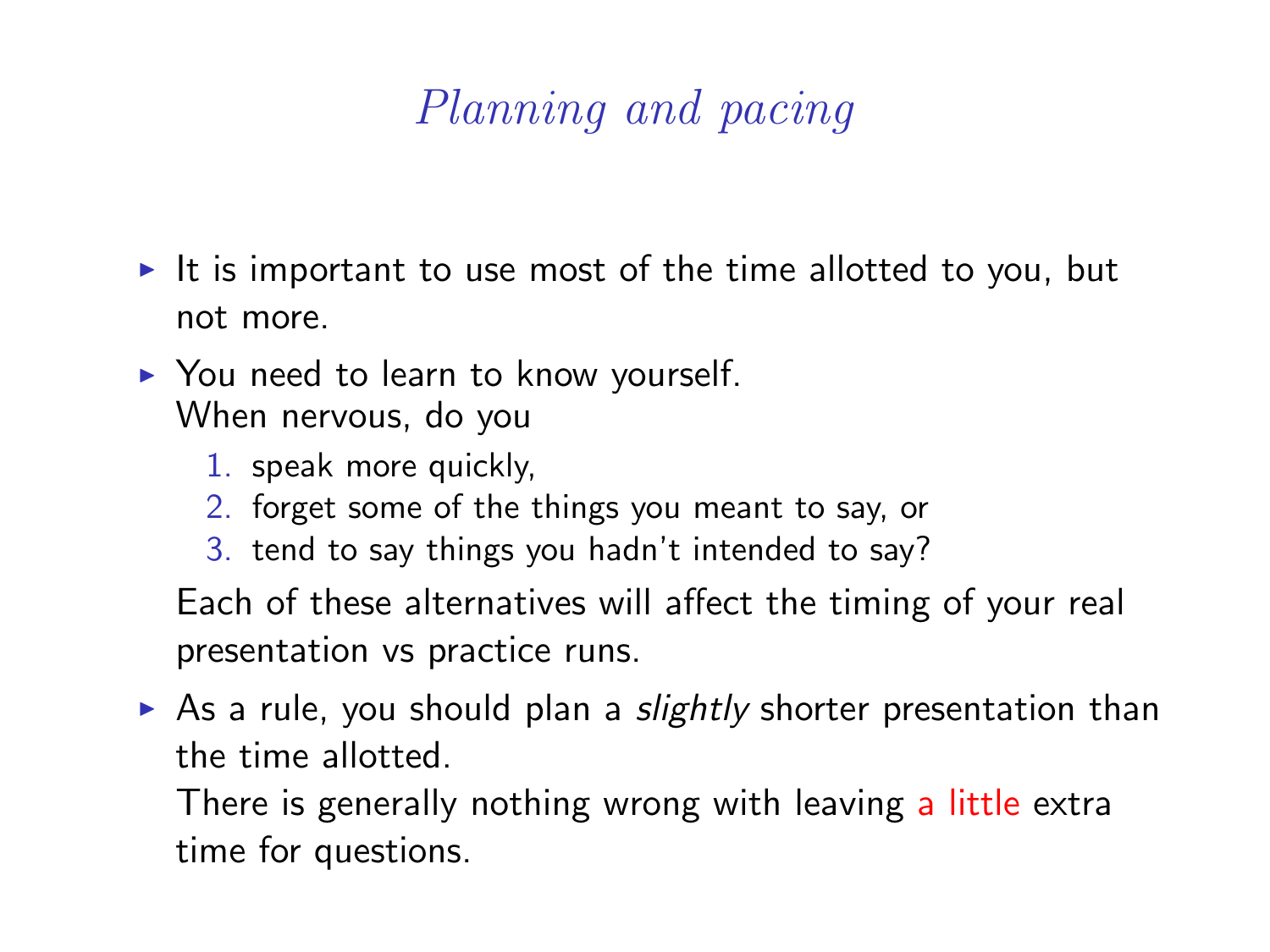### Pacing your talk

- $\triangleright$  Most nervous people end up rushing through their presentations.
- $\blacktriangleright$  Breathe
- $\triangleright$  Concentrate on speaking slowly and clearly.
- $\triangleright$  Your slides should lead you through your presentation.
- If you are able to, keep an eye on your watch.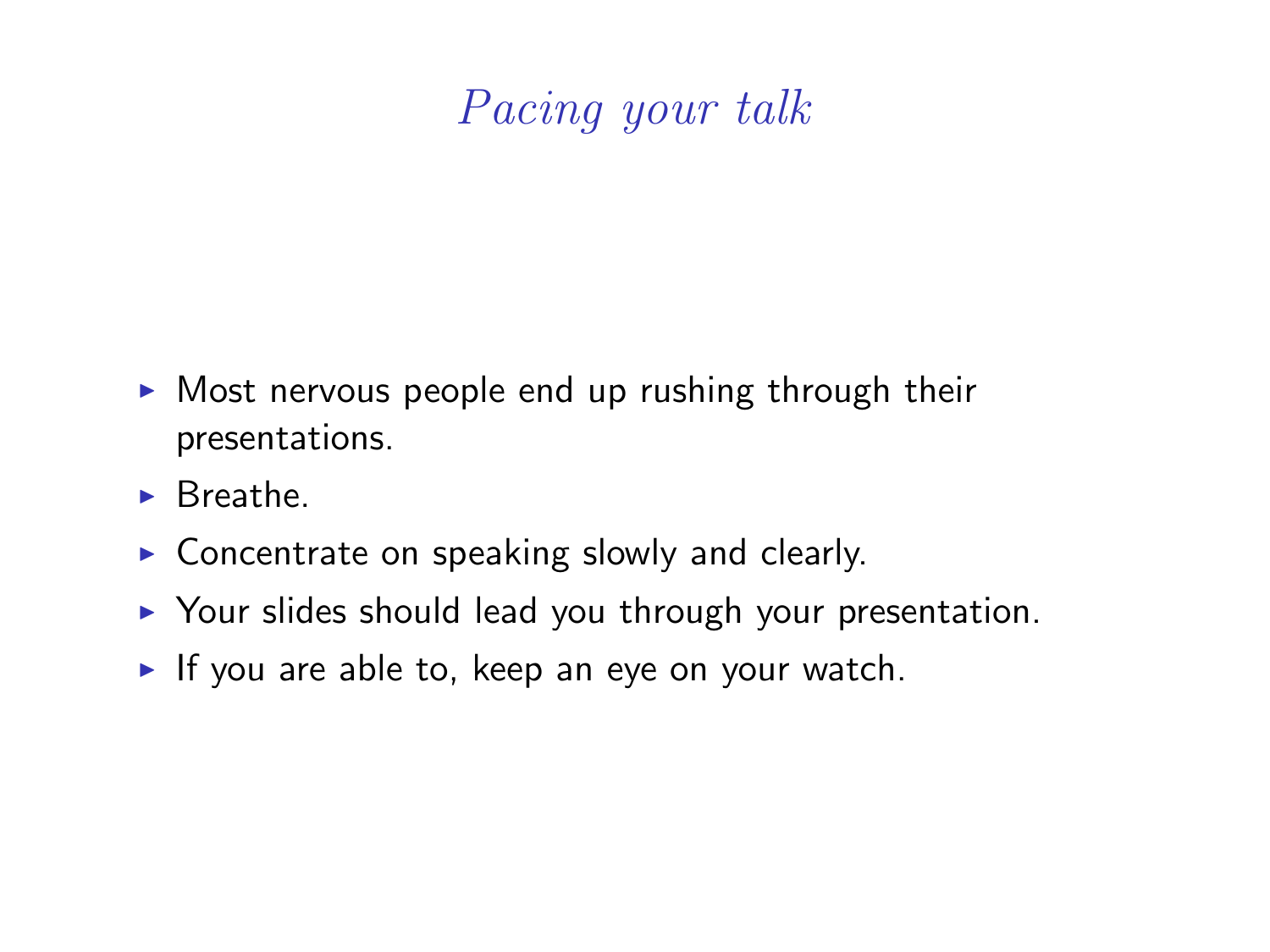#### Dealing with nervousness

Things to remember:

- $\triangleright$  You almost certainly know more about your topic than anyone else in the room.
- $\blacktriangleright$  Hostile audiences are a rarity.